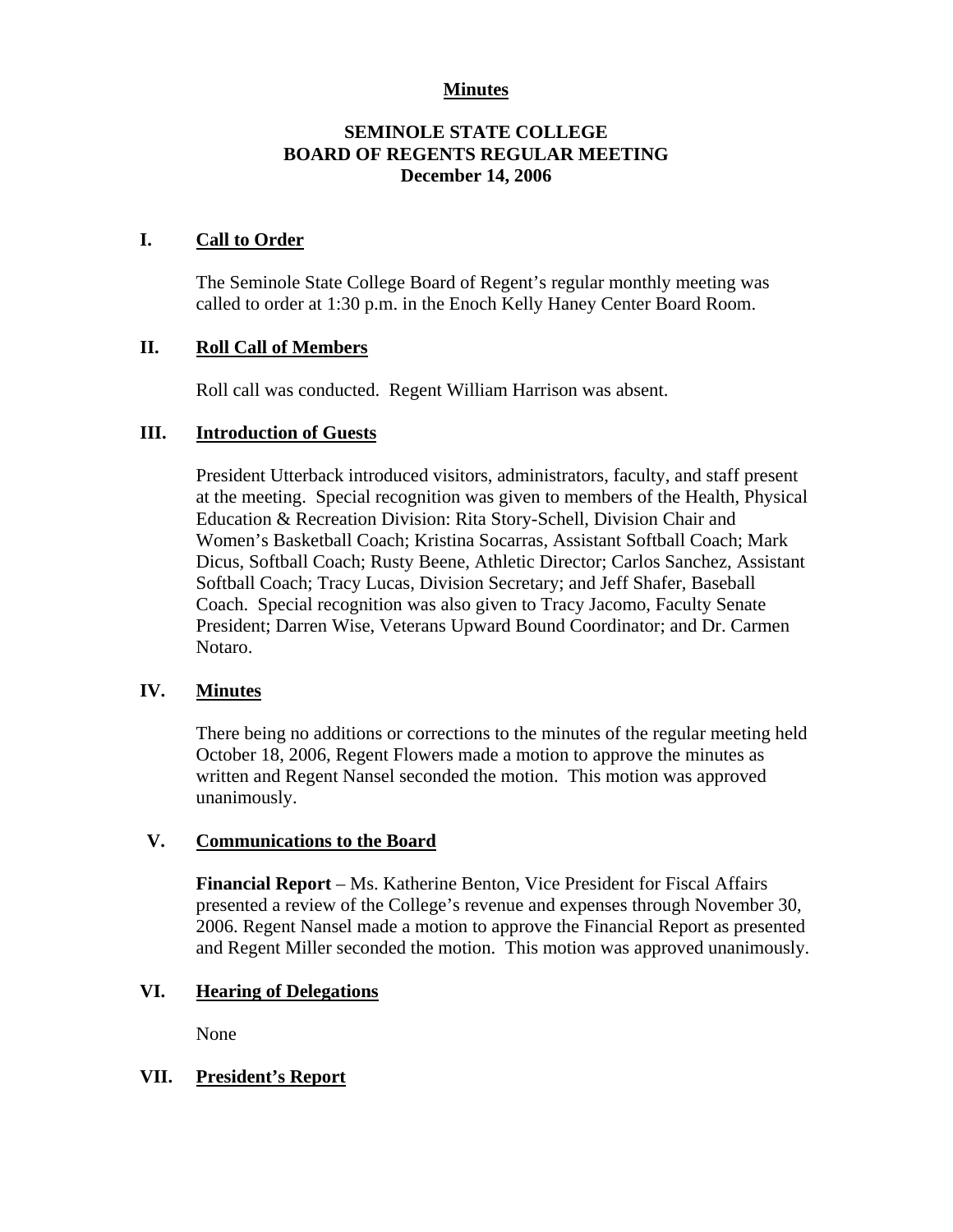President Utterback discussed items under the President's Report and the Business portion of the agenda by utilizing a PowerPoint presentation. (See enclosed copy of the PowerPoint presentation)

*Personnel Update* – President Utterback updated the Board on several personnel changes. These were as follows: Dr. Jacqueline Stewart will be retiring as of December 31, 2007, Kendall Rogers will be transferred from GEAR UP Activities Specialist to Psychology Instructor to replace Dr. Stewart and Lisa Sylvester, Veterans Upward Bound Advisor has resigned.

*SSC Board of Regents Meeting Dates for 2007* – President Utterback presented the Board with the regular meeting dates for 2007. President Utterback pointed out three meeting dates that were not on the normally scheduled day of the week.

*Campus Activities* – President Utterback told the Board about several recent campus activities. These included: the Dan Boren Business Development Center Ribbon Cutting held on October 23<sup>rd</sup>, "Coffee with the President" held on November  $29<sup>th</sup>$ , the Student Government Association entry in the Chamber Christmas Parade on December  $6<sup>th</sup>$ , the International Luncheon on December  $7<sup>th</sup>$ , the Permanent Issue Concert on December  $7<sup>th</sup>$ , the Seminole State College  $75<sup>th</sup>$ Anniversary Celebration on December  $11<sup>th</sup>$ , and the "Finals Eve Breakfast" on December  $11<sup>th</sup>$ . President Utterback also updated the Board on the recent success of the men's and women's basketball teams and invited everyone to attend the SSC Educational Foundation Holiday Event at 7:00 p.m. at the Old Shawnee Country Club on December 15, 2006.

*Higher Learning Commission Self*-*Study Steering Committee* – President Utterback informed the Board that Pam Koenig has been named as the Committee Chair for the SSC Self-Study for the Higher Learning Commission in preparation for the 2009-2010 continuing accreditation self-study. Ms. Koenig serves as Chair of the Social Sciences Division.

*Higher Ed Day at the Capitol* – President Utterback announced that "Higher Ed Day at the Capitol" has been scheduled for Wednesday, February 27, 2007.

### **VIII. Business**

#### **Selection of Manhattan Construction Company to serve as Construction Manager for the Wellness/Title IX Improvements Project**– President

Utterback presented the Board with a memo from Katherine Benton, Vice President for Fiscal Affairs recommending approval of the selection of Manhattan Construction to serve as construction manager for the Wellness/Title IX Improvements Project. This memo stated that after following the guidelines set by the Department of Central Services for selecting construction managers, Manhattan Construction Company had been selected for this project. President Utterback also presented the Board with information about Manhattan Construction Company. President Utterback recommended approval of the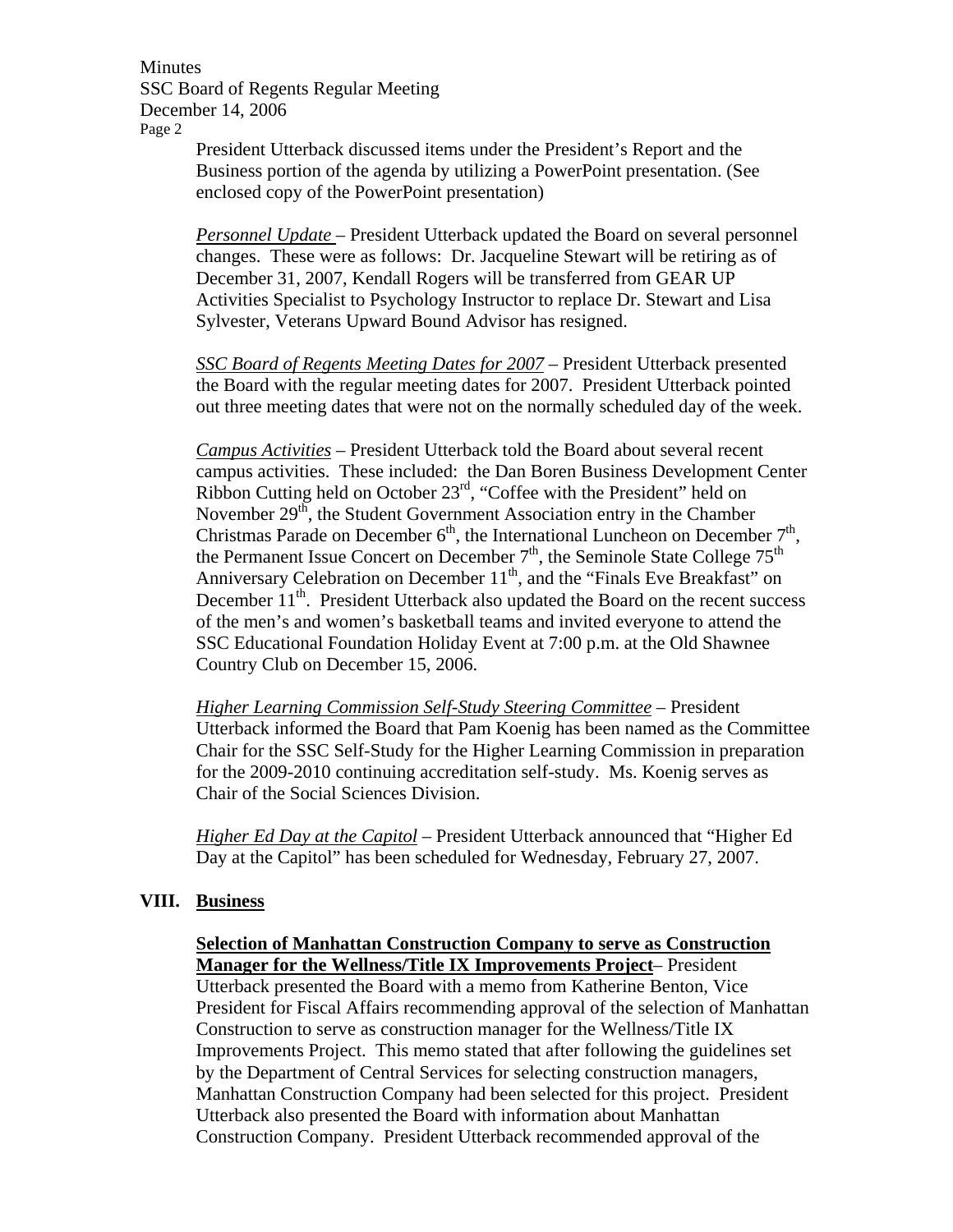selection of Manhattan Construction Company for this project and authorization for the President to enter into a contract with this company subject to approval by the College's attorney. Regent Flowers made a motion to approve the selection of Manhattan Construction Company to serve as Construction Manager for the Wellness/Title IX Improvements Project and to authorize the President to enter into a contract with this company subject to approval by the College's attorney. Regent Donaho seconded this motion. This motion was approved unanimously.

#### **Selection of Manhattan Construction Company to serve as Construction Manager for the Student Success/Placement and Retention Project** –

President Utterback presented the Board with a memo from Katherine Benton, Vice President for Fiscal Affairs recommending approval of the selection of Manhattan Construction to serve as construction manager for the Student Success /Placement and Retention Project. This memo stated that after following the guidelines set by the Department of Central Services for selecting construction managers, Manhattan Construction Company had been selected for this project. President Utterback also presented the Board with a proposed contract for review by the College attorney, Ed Cadenhead. President Utterback recommended approval of the selection of Manhattan Construction Company for this project and to authorize the President to enter into a contract with this company subject to approval by the College's attorney. Regent Nansel made a motion to approve the selection of Manhattan Construction to serve as construction manager for the Student Success /Placement and Retention Project and authorize the President to enter into a contract with this company subject to approval by the College's attorney. Regent Miller seconded this motion. This motion was approved unanimously.

**Selection of Oscar J. Boldt Construction to serve as Construction manager for the Maintenance Building Project** – President Utterback presented the Board with a memo from Katherine Benton, Vice President for Fiscal Affairs recommending approval of the selection of Oscar J. Boldt Construction to serve as construction manager for the Maintenance Building Construction Project. The memo stated that after following the guidelines set by the Department of Central Services for selecting construction managers, Oscar J. Boldt Construction had been selected for this project. President Utterback recommended approval of the selection of Oscar J. Boldt Construction for this project and requested authorization of the President to enter into a contract with this company subject to approval by the College's attorney. Regent Donaho made a motion to approve the selection of Oscar J. Boldt Construction as construction manager for the Maintenance Building Construction Project and authorize the President to enter into a contract with this company subject to approval by the College's attorney. Regent Flowers seconded this motion. This motion was approved unanimously.

### **Approval of Revisions to Policy II-3-1 Regarding Presidential Duties** –

President Utterback presented the Board with a copy of Policy II-3-1 regarding Presidential Duties with proposed changes and recommended approval. Regent Flowers stated that he is in support of these changes and described these changes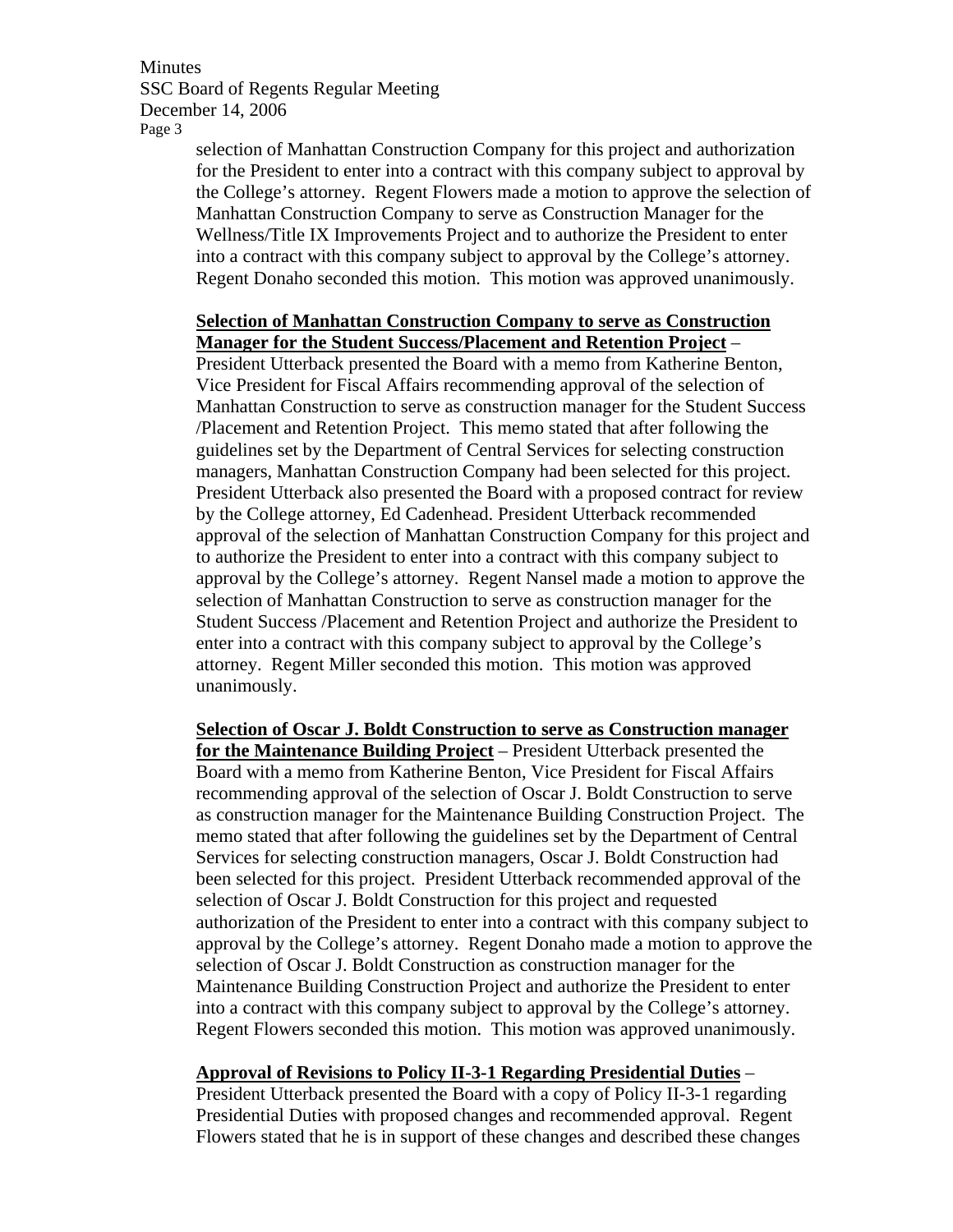> as housekeeping changes, not new additions, except the addition of "develop new positions." Regent Flowers made a motion to approve the changes to Policy II-3- 1 as presented and Regent Huser seconded this motion. This motion was approved unanimously.

## **Approval of Revision to Policy II-4-1 Regarding Contract Renewals** –

President Utterback Presented the Board with a copy of Policy II-4-1 regarding contract renewals with proposed changes. These changes would alter the contract notification from May  $15^{th}$  to April  $15^{th}$  of each year for non-tenured faculty and professional staff members. Regent Flowers asked if this is a change that the instructors want. Tracy Jacomo stated that it is something that the faculty members would like to have in the policy manual. Regent Donaho made a motion to approve the changes to Policy II-4-1 as presented. Regent Flowers seconded this motion. This motion was approved unanimously.

### **Approval of Revision of Policy II-4-18 Regarding Other Employee Benefits** –

President Utterback presented the Board with a copy of Policy II-4-18 regarding other employee benefits with proposed changes and recommended approval. Regent Nansel made a motion to approve the changes to Policy II-4-18 as presented. Regent Miller seconded this motion. This motion was approved unanimously.

**Approval of Revision of Policy II-4-30 Regarding the Tuition and Fee Reimbursement Plan** – President Utterback presented the Board with a copy of Policy II-4-30 regarding the tuition and fee reimbursement plan with proposed changes and recommended approval. Regent Flowers made a motion to approve the changes to Policy II-4-30 as presented. Regent Nansel seconded this motion. This motion was approved unanimously.

#### **Approval of Revision of Policy III-1-3 Regarding the SSC Purchasing Policy**

– President Utterback presented the Board with a copy of Policy II-1-3 regarding the SSC purchasing policy with proposed changes. Regent Flowers asked Ed Cadenhead if the College is in compliance with bidding requirements. Mr. Cadenhead responded that the College is in compliance. Regent Flowers also asked how many purchases over \$10,000 the College has in a year's time. President Utterback stated that there are approximately 30 purchases over \$10,000 per year. Regent Flowers asked that item (C.) under Bidding Requirements for Equipment, Supplies, Contractual Services, and Professional Services be changed to: Seminole State College Board of Regents will be notified of purchases over \$15,000 and move the remaining wording of item (C.) under a new letter (D.) Regent Flowers made a motion to approve the changes to Policy II-1-3 with noted changes. Regent Huser seconded this motion. This motion was approved unanimously.

**Approval of Purchase of Furniture for the New Residential Learning Center**

– President Utterback presented the Board with information about purchasing furniture for the new residential learning center utilizing the state contract. This